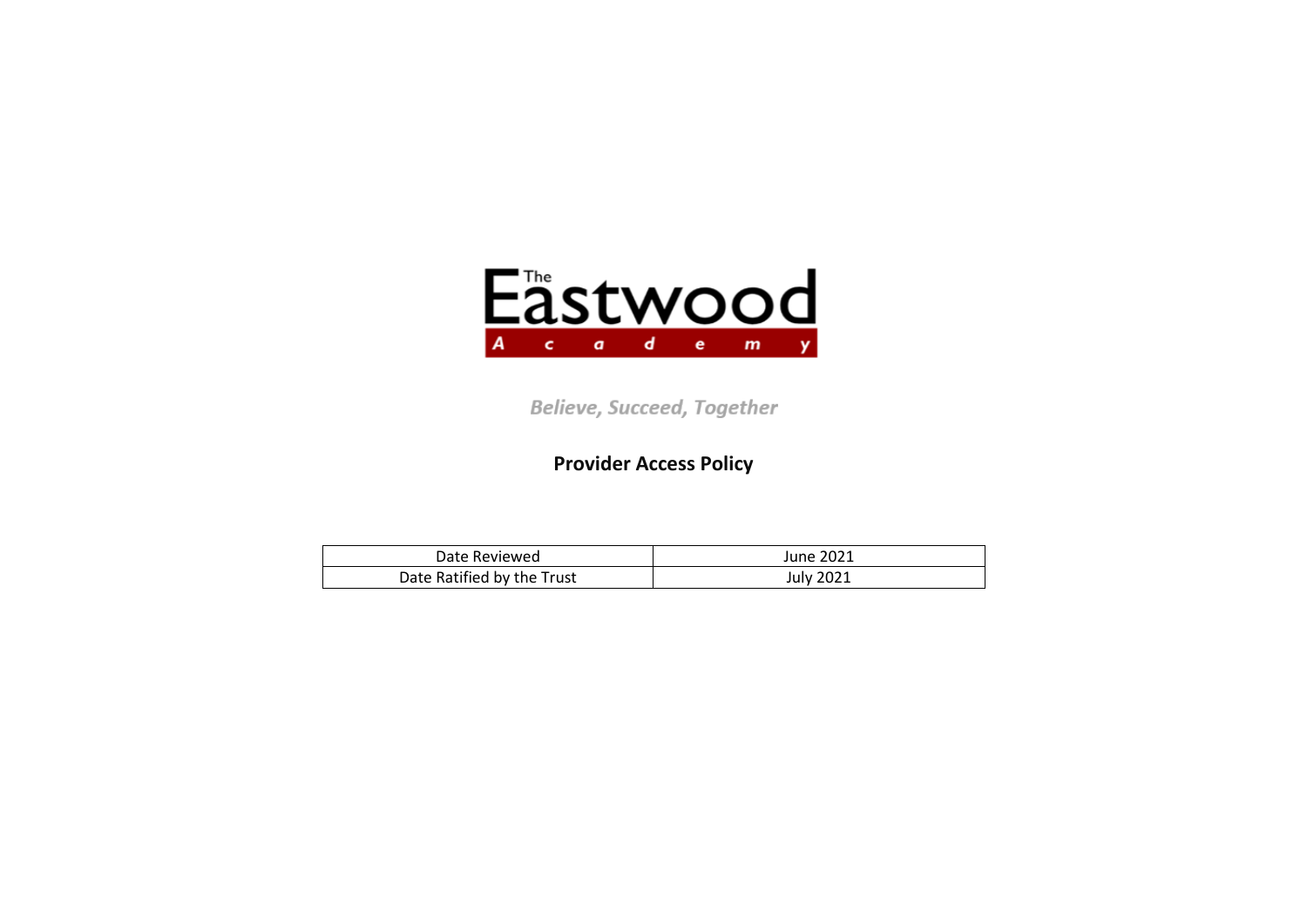### **Introduction**

This policy statement sets out the Academy's arrangements for managing the access of providers to pupils for the purposes of giving them information about the provider's education or training offer. This complies with the Academy's legal obligations under Section 42B of the Education Act 1997.

## **Pupil Entitlement**

Pupils in Years 8-11 are entitled:

- To find out about technical education qualifications and apprenticeships opportunities, as part of a careers programme which provides information on the full range of education and training options available at each transition point.
- To hear from a range of local providers about the opportunities they offer, including technical education and apprenticeships through options evenings, assemblies and group discussions and taster events.
- To understand how to make applications for the full range of academic and technical courses.

# **Management of Provider Access Requests**

#### **Procedure**

A provider wishing to request access should contact **Mr. N. Dunn, Head of Careers.**

Telephone: 01702 524341 Email: [NDunn@eastwood.southend.sch.uk](mailto:NDunn@eastwood.southend.sch.uk)

# **Opportunities for Access**

A number of events, integrated into the internal careers programme, will offer providers an opportunity to come into the Academy to speak to pupils and/or their parents: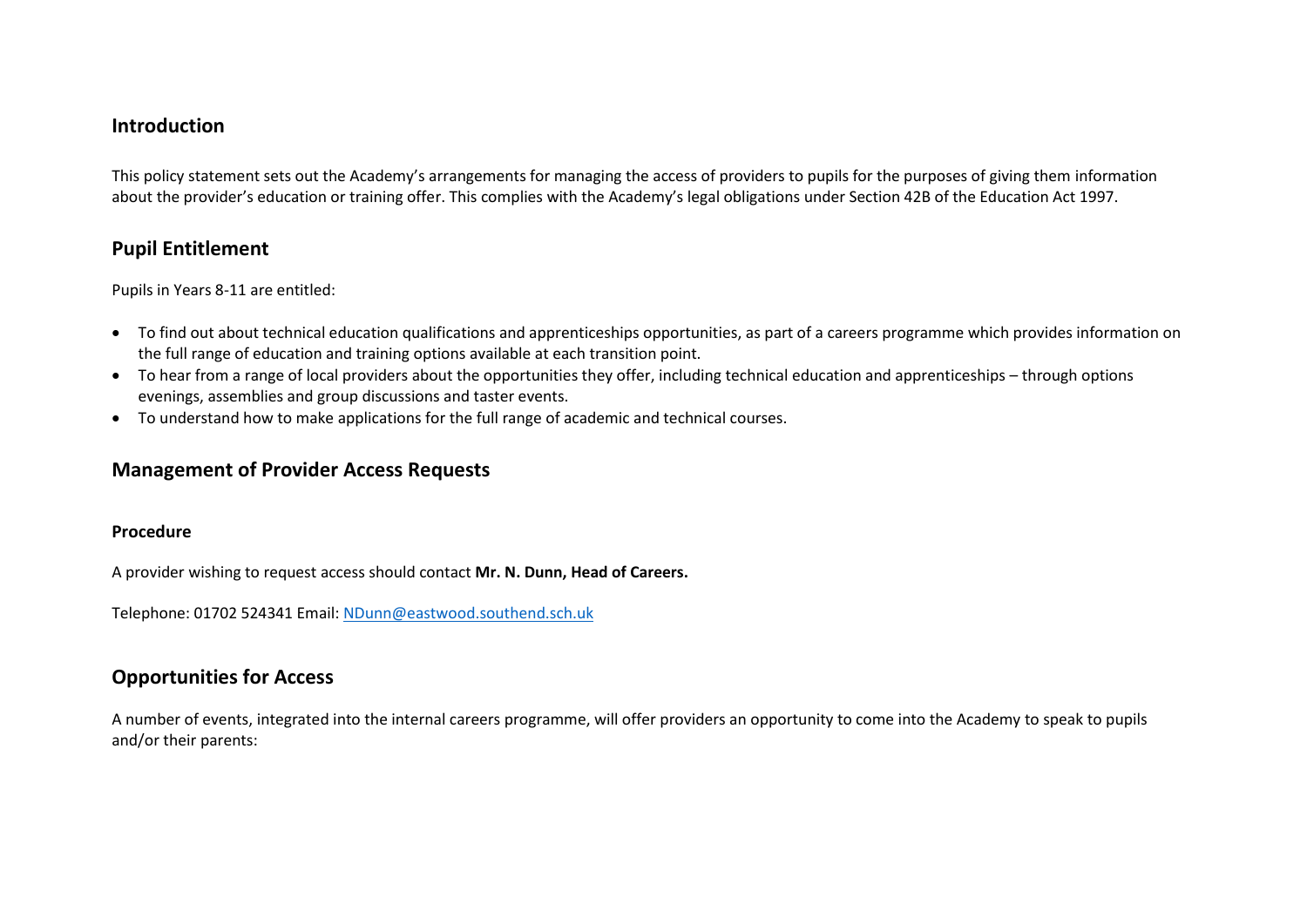| <b>Gatsby Benchmark</b> | Year <sub>7</sub>                                                                                          | Year <sub>8</sub>                                                                                                         | Year 9                                        | Year 10                      | Year 11                      |  |
|-------------------------|------------------------------------------------------------------------------------------------------------|---------------------------------------------------------------------------------------------------------------------------|-----------------------------------------------|------------------------------|------------------------------|--|
|                         | An appointed Member of the Trust, Roney Brooks, will provides strategic support at the board of governors. |                                                                                                                           |                                               |                              |                              |  |
|                         |                                                                                                            | Mr. N. Dunn holds the position of Head of Careers and is directly line managed by Vice Principal, Mr. C. Niner.           |                                               |                              |                              |  |
| A stable careers        |                                                                                                            | The CEIAG programme is evaluated annually using the online self-evaluation tool from the Careers and Enterprise Company   |                                               |                              |                              |  |
| programme.              |                                                                                                            | and through e-surveys with stakeholders. The Academy has a clear careers vision and strategic objectives. A wide range of |                                               |                              |                              |  |
|                         |                                                                                                            | provision and activities that will be planned, managed, monitored and evaluated to ensure the highest possible careers    |                                               |                              |                              |  |
|                         | provision and outcome for all pupils.                                                                      |                                                                                                                           |                                               |                              |                              |  |
|                         | Learning key                                                                                               | Learning key                                                                                                              | Learning key                                  | Learning key                 | Learning key                 |  |
|                         | employability skills and                                                                                   | employability skills and                                                                                                  | employability skills and                      | employability skills and     | employability skills and     |  |
|                         | valuing equality,                                                                                          | valuing equality,                                                                                                         | valuing equality, e-                          | valuing equality,            | valuing equality,            |  |
|                         | diversity and inclusion.                                                                                   | diversity and inclusion.                                                                                                  | safety, digital skills,                       | diversity and inclusion.     | diversity and inclusion.     |  |
|                         |                                                                                                            |                                                                                                                           | diversity and inclusion.                      |                              |                              |  |
|                         | Labour market and                                                                                          | Labour market and                                                                                                         |                                               | Labour market and            | Labour market and            |  |
|                         | future study options                                                                                       | future study options                                                                                                      | Labour market and                             | future study options         | future study options         |  |
|                         | activities supported by                                                                                    | activities supported by                                                                                                   | future study options                          | activities supported by      | activities supported by      |  |
|                         | Career Ready.                                                                                              | Career Ready.                                                                                                             | activities supported by                       | Career Ready.                | Career Ready.                |  |
|                         | <b>National Careers Week</b>                                                                               | <b>National Careers Week</b>                                                                                              | Career Ready.<br><b>National Careers Week</b> | <b>National Careers Week</b> | <b>National Careers Week</b> |  |
| $\overline{2}$          |                                                                                                            |                                                                                                                           |                                               |                              |                              |  |
| Learning from career    | and National                                                                                               | and National                                                                                                              | and National                                  | and National                 | and National                 |  |
| and labour market       | Apprenticeship Week                                                                                        | Apprenticeship Week                                                                                                       | Apprenticeship Week                           | Apprenticeship Week          | Apprenticeship Week          |  |
| information.            | activities and learning                                                                                    | activities and learning                                                                                                   | activities and learning                       | activities and learning      | activities and learning      |  |
|                         |                                                                                                            |                                                                                                                           |                                               |                              |                              |  |
|                         | Access to online career                                                                                    | Access to online career                                                                                                   | Access to online career                       | Access to online career      | Access to online career      |  |
|                         | mapping software                                                                                           | mapping software                                                                                                          | mapping software                              | mapping software             | mapping software             |  |
|                         |                                                                                                            |                                                                                                                           |                                               |                              |                              |  |
|                         | All pupils undertake                                                                                       | All pupils undertake                                                                                                      | All delivered through                         | All delivered through        | All delivered through        |  |
|                         | one hour a week of                                                                                         | one hour a week of                                                                                                        | Life Skills, form time                        | Life Skills, form time       | form time and                |  |
|                         | <b>Business Studies.</b>                                                                                   | <b>Business Studies.</b>                                                                                                  | and assemblies                                | and assemblies               | assemblies                   |  |
|                         |                                                                                                            |                                                                                                                           |                                               |                              |                              |  |
|                         | All delivered through                                                                                      | All delivered through                                                                                                     |                                               |                              |                              |  |
|                         | PDE, Business                                                                                              | PDE, Business                                                                                                             |                                               |                              |                              |  |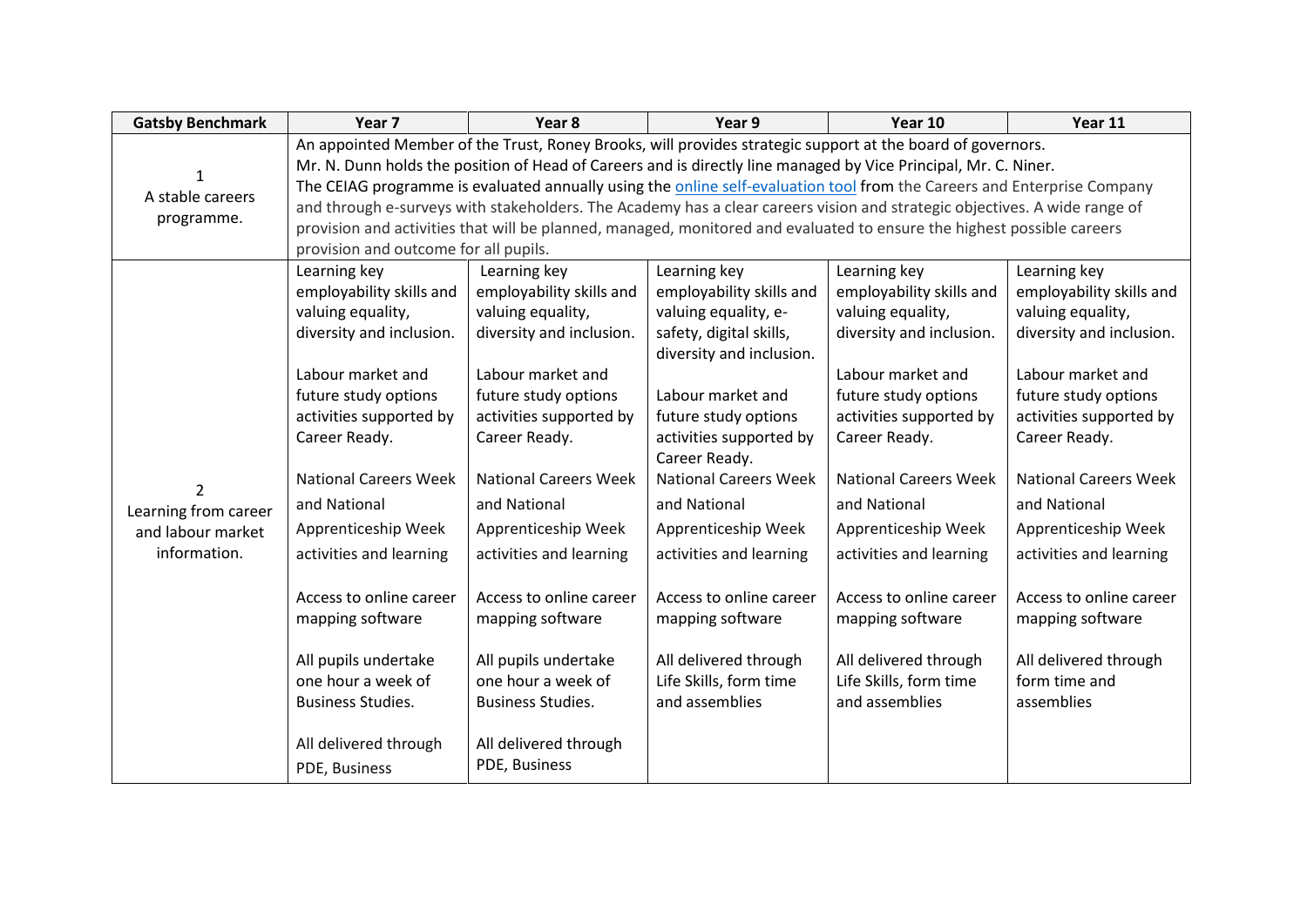|                                             | curriculum, form time<br>and assemblies.                                                                                                                                                                                                                                                                                                                                                                                                                         | curriculum, form time<br>and assemblies                                                                                                                                                                                                                                                                                                                                                                                                                       |                                                                                                                                                                                                                                                                                                                                                                                                                                                            |                                                                                                                                                                                                                                                                                                                                                                                                                                                                                             |                                                                                                                                                                                                                                                                                                                                                                                                                                                                                             |
|---------------------------------------------|------------------------------------------------------------------------------------------------------------------------------------------------------------------------------------------------------------------------------------------------------------------------------------------------------------------------------------------------------------------------------------------------------------------------------------------------------------------|---------------------------------------------------------------------------------------------------------------------------------------------------------------------------------------------------------------------------------------------------------------------------------------------------------------------------------------------------------------------------------------------------------------------------------------------------------------|------------------------------------------------------------------------------------------------------------------------------------------------------------------------------------------------------------------------------------------------------------------------------------------------------------------------------------------------------------------------------------------------------------------------------------------------------------|---------------------------------------------------------------------------------------------------------------------------------------------------------------------------------------------------------------------------------------------------------------------------------------------------------------------------------------------------------------------------------------------------------------------------------------------------------------------------------------------|---------------------------------------------------------------------------------------------------------------------------------------------------------------------------------------------------------------------------------------------------------------------------------------------------------------------------------------------------------------------------------------------------------------------------------------------------------------------------------------------|
| 3<br>Addressing the needs<br>of each pupil. | All pupils focus on self-<br>awareness, self -<br>determination, self-<br>improvement,<br>preparing for<br>employability as a<br>learner through PDE.<br>Make the most of<br>careers information,<br>advice and guidance by<br>collective, monitoring a<br>careers passport.<br>Access careers<br>information and<br>prepare for<br>employability, show<br>initiative and<br>enterprise<br>All supported and<br>delivered through form<br>time, curriculum time, | All pupils focus on self-<br>awareness, self -<br>determination, self-<br>improvement,<br>preparing for<br>employability as a<br>learner through PDE.<br>Make the most of<br>careers information,<br>advice and guidance by<br>collective, monitoring a<br>careers passport.<br>Access careers<br>information and<br>prepare for<br>employability, show<br>initiative and<br>enterprise.<br>All pupils will identify<br>choices and<br>opportunities and plan | All pupils focus on self-<br>awareness, self -<br>determination, self-<br>improvement,<br>preparing for<br>employability, develop<br>personal financial<br>capability as a learner<br>through Life skills<br>programme.<br>Make the most of<br>careers information,<br>advice and guidance by<br>collective, monitoring a<br>careers passport.<br>Access careers<br>information and<br>prepare for<br>employability, show<br>initiative and<br>enterprise. | All pupils focus on self-<br>awareness, self -<br>determination, self-<br>improvement,<br>preparing for<br>employability as a<br>learner through PDE.<br>Make the most of<br>careers information,<br>advice and guidance by<br>collective, monitoring a<br>careers passport.<br>Access careers<br>information with an<br>Impartial careers<br>interviewer and<br>prepare for<br>employability, show<br>initiative and<br>enterprise.<br>All pupils will have the<br>opportunity to identify | All pupils focus on self-<br>awareness, self -<br>determination, self-<br>improvement,<br>preparing for<br>employability as a<br>learner through PDE.<br>Make the most of<br>careers information,<br>advice and guidance by<br>collective, monitoring a<br>careers passport.<br>Access careers<br>information with an<br>Impartial careers<br>interviewer and<br>prepare for<br>employability, show<br>initiative and<br>enterprise.<br>All pupils will have the<br>opportunity to identify |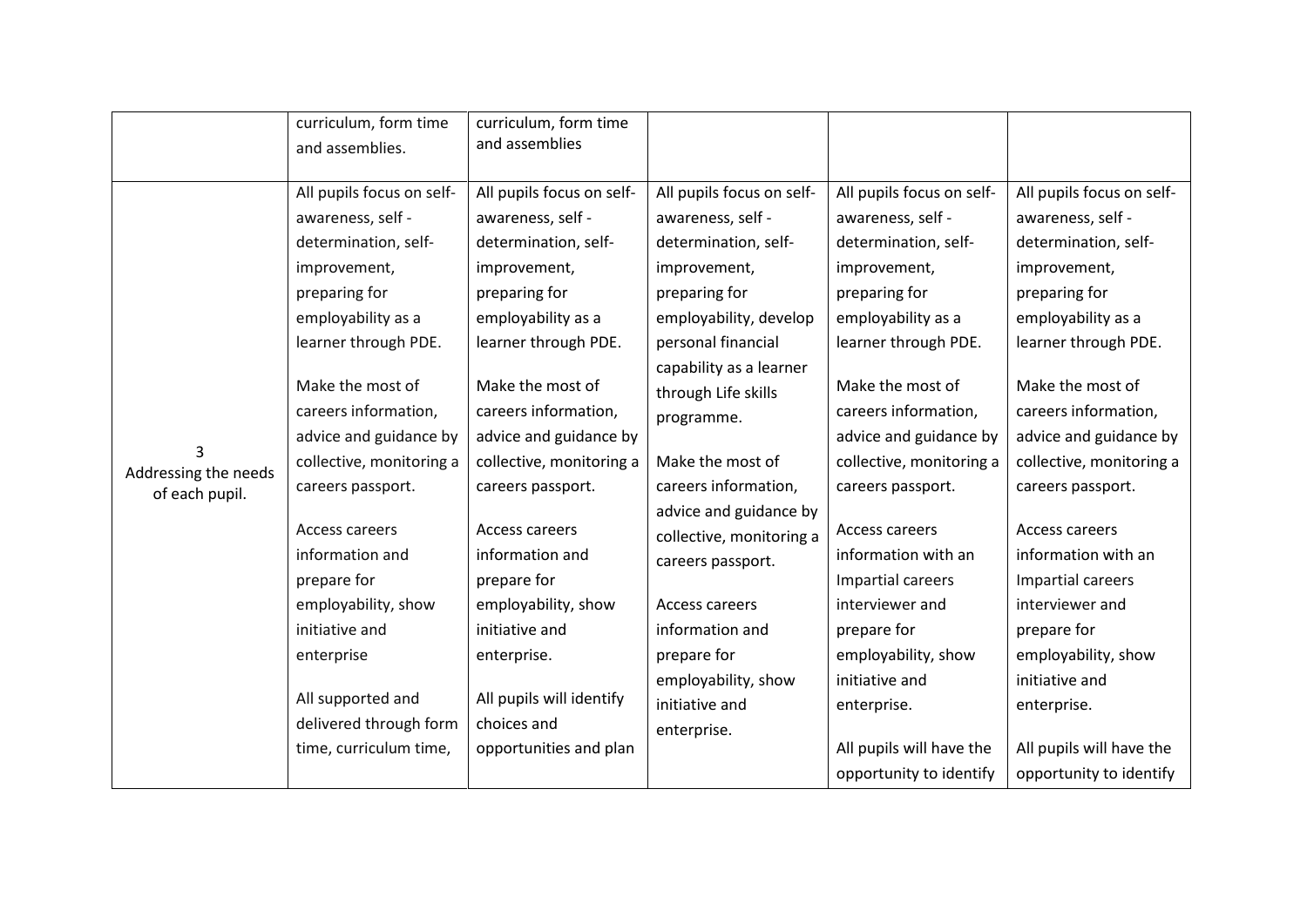|                         | drop down sessions                                           | and decide GCSE                                              | All pupils will have the                                     | choices and                                                  | choices and                                                  |
|-------------------------|--------------------------------------------------------------|--------------------------------------------------------------|--------------------------------------------------------------|--------------------------------------------------------------|--------------------------------------------------------------|
|                         | and assemblies.                                              | options                                                      | opportunity to identify                                      | opportunities and plan                                       | opportunities and plan                                       |
|                         |                                                              |                                                              | choices and                                                  | and decide Post 16                                           | and decide Post 16                                           |
|                         |                                                              | All supported and                                            | opportunities and plan                                       | options at annual Post                                       | options at annual Post                                       |
|                         |                                                              | delivered through form                                       | and decide Post 16                                           | 16 convention.                                               | 16 convention.                                               |
|                         |                                                              | time, curriculum time,                                       | options at annual Post                                       |                                                              |                                                              |
|                         |                                                              | drop down sessions                                           | 16 convention.                                               | All supported and                                            | All pupils will be                                           |
|                         |                                                              | and assemblies.                                              |                                                              | delivered through form                                       | supported to handling                                        |
|                         |                                                              |                                                              | All supported and                                            | time, curriculum time,                                       | application and                                              |
|                         |                                                              |                                                              | delivered through form                                       | drop down sessions                                           | selections processes                                         |
|                         |                                                              |                                                              | time, curriculum time,                                       | and assemblies.                                              | and prepare too                                              |
|                         |                                                              |                                                              | drop down sessions                                           |                                                              | managing changes and                                         |
|                         |                                                              |                                                              | and assemblies.                                              |                                                              | transition to their                                          |
|                         |                                                              |                                                              |                                                              |                                                              | desired Post 16 choice.                                      |
|                         |                                                              |                                                              |                                                              |                                                              |                                                              |
|                         |                                                              |                                                              |                                                              |                                                              | All supported and                                            |
|                         |                                                              |                                                              |                                                              |                                                              | delivered through form                                       |
|                         |                                                              |                                                              |                                                              |                                                              | time, curriculum time,                                       |
|                         |                                                              |                                                              |                                                              |                                                              | drop down sessions                                           |
|                         |                                                              |                                                              |                                                              |                                                              | and assemblies.                                              |
|                         |                                                              |                                                              |                                                              |                                                              |                                                              |
|                         | All pupils can explore<br>careers and career<br>development, | All pupils can explore<br>careers and career<br>development, | All pupils can explore<br>careers and career<br>development, | All pupils can explore<br>careers and career<br>development, | All pupils can explore<br>careers and career<br>development, |
| 4<br>Linking curriculum | investigate work and<br>working life and show                | investigate work and<br>working life and show                | investigate work and<br>working life and show                | investigate work and<br>working life and show                | investigate work and<br>working life and show                |
| learning to careers.    | initiative and<br>enterprise throughout                      | initiative and<br>enterprise throughout                      | initiative and<br>enterprise throughout                      | initiative and<br>enterprise throughout                      | initiative and<br>enterprise throughout                      |
|                         | the curriculum.                                              | the curriculum.                                              | the curriculum.                                              | the curriculum.                                              | the curriculum.                                              |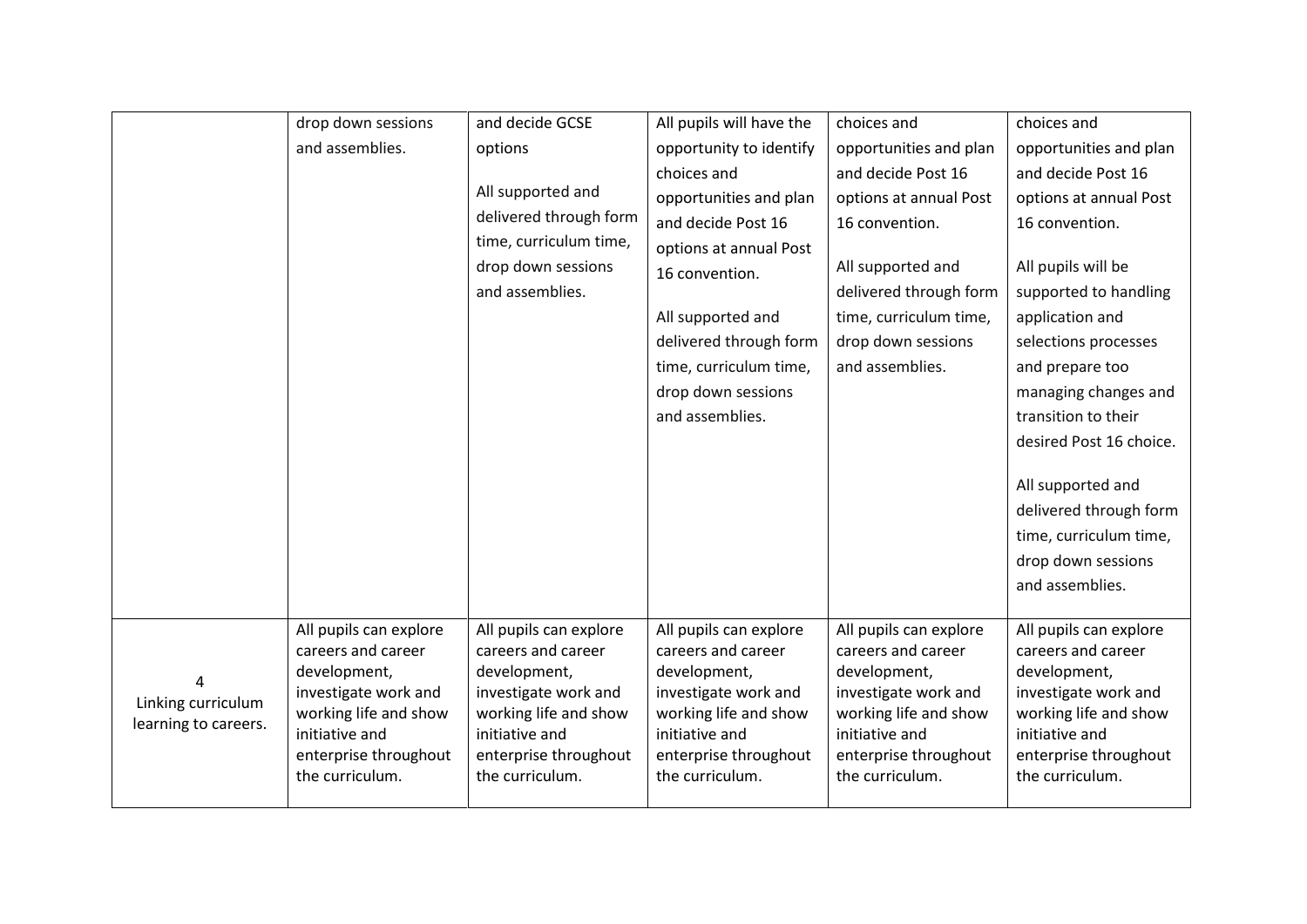| All pupils focus on                                                                                                                                        | All pupils focus on                                                                                                                                        | All pupils focus on                                                                                                                                        | All pupils focus on                                                                                                                                        | All pupils focus on                                                            |
|------------------------------------------------------------------------------------------------------------------------------------------------------------|------------------------------------------------------------------------------------------------------------------------------------------------------------|------------------------------------------------------------------------------------------------------------------------------------------------------------|------------------------------------------------------------------------------------------------------------------------------------------------------------|--------------------------------------------------------------------------------|
| valuing equality,                                                                                                                                          | valuing equality,                                                                                                                                          | valuing equality,                                                                                                                                          | valuing equality,                                                                                                                                          | valuing equality,                                                              |
| diversity, inclusion and                                                                                                                                   | diversity, inclusion and                                                                                                                                   | diversity, inclusion and                                                                                                                                   | diversity, inclusion and                                                                                                                                   | diversity, inclusion and                                                       |
| preparing for                                                                                                                                              | preparing for                                                                                                                                              | preparing for                                                                                                                                              | preparing for                                                                                                                                              | preparing for                                                                  |
| employability in PDE.                                                                                                                                      | employability in PDE.                                                                                                                                      | employability in PDE.                                                                                                                                      | employability in PDE.                                                                                                                                      | employability in PDE.                                                          |
| All pupils undertake<br>one hour a week of<br><b>Business Studies to</b><br>understand business<br>and industry.                                           | All pupils undertake<br>one hour a week of<br><b>Business Studies to</b><br>understand business<br>and industry.                                           | All pupils learn safe<br>working practices<br>during Life skills<br>programme.                                                                             | All pupils learn safe<br>working practices<br>during Life skills<br>programme.                                                                             | All pupils learn safe<br>working practices<br>during Life skills<br>programme. |
| Labour market and                                                                                                                                          | Labour market and                                                                                                                                          | Labour market and                                                                                                                                          | Labour market and                                                                                                                                          | Labour market and                                                              |
| future study options                                                                                                                                       | future study options                                                                                                                                       | future study options                                                                                                                                       | future study options                                                                                                                                       | future study options                                                           |
| activities supported by                                                                                                                                    | activities supported by                                                                                                                                    | activities supported by                                                                                                                                    | activities supported by                                                                                                                                    | activities supported by                                                        |
| Career Ready.                                                                                                                                              | Career Ready.                                                                                                                                              | Career Ready.                                                                                                                                              | Career Ready.                                                                                                                                              | Career Ready.                                                                  |
| All pupils undertake                                                                                                                                       | All pupils undertake                                                                                                                                       | All pupils could achieve                                                                                                                                   | All pupils could achieve                                                                                                                                   | All pupils could achieve                                                       |
| EBacc subjects as part                                                                                                                                     | EBacc subjects as part                                                                                                                                     | the EBacc through the                                                                                                                                      | the EBacc through the                                                                                                                                      | the EBacc through the                                                          |
| of the National                                                                                                                                            | of the National                                                                                                                                            | Core Curriculum                                                                                                                                            | Core Curriculum                                                                                                                                            | Core Curriculum                                                                |
| Curriculum.                                                                                                                                                | Curriculum.                                                                                                                                                | Pathway.                                                                                                                                                   | Pathway.                                                                                                                                                   | Pathway.                                                                       |
| All pupils will<br>experience a week of<br>career, further and<br>higher educational<br>activities across the<br>curriculum in<br>Eastwood Career<br>Week. | All pupils will<br>experience a week of<br>career, further and<br>higher educational<br>activities across the<br>curriculum in<br>Eastwood Career<br>Week. | All pupils will<br>experience a week of<br>career, further and<br>higher educational<br>activities across the<br>curriculum in<br>Eastwood Career<br>Week. | All pupils will<br>experience a week of<br>career, further and<br>higher educational<br>activities across the<br>curriculum in<br>Eastwood Career<br>Week. |                                                                                |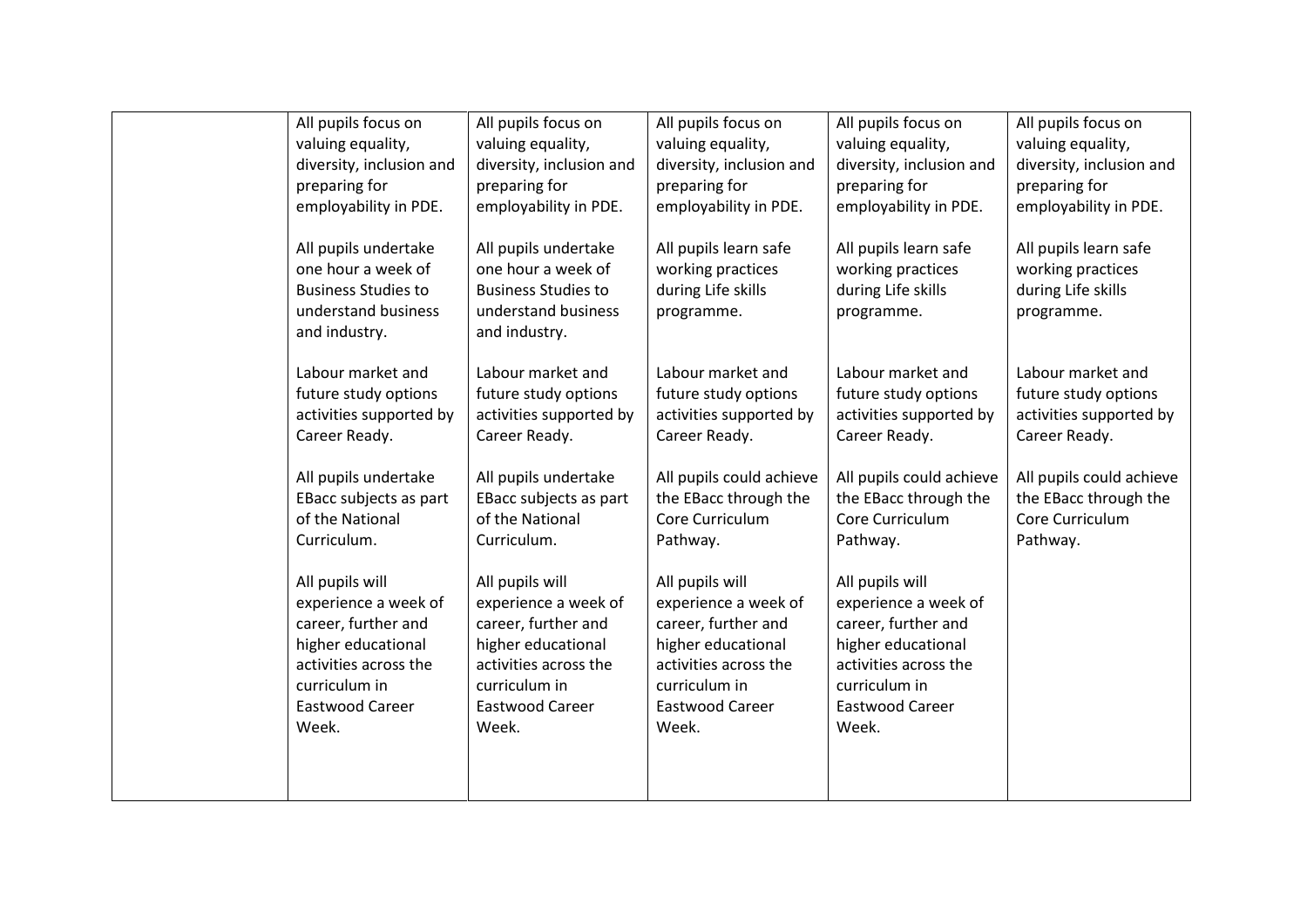|                             | All pupils will         | All pupils will         | Pupils will have        | Pupils will have         | Pupils will have        |
|-----------------------------|-------------------------|-------------------------|-------------------------|--------------------------|-------------------------|
|                             | experience an Alumni    | experience an Alumni    | encounters with a       | encounters with a        | encounters with a       |
|                             | speed network careers   | speed network careers   | range of local industry | range of local industry  | range of local industry |
|                             | event.                  | event.                  | /employers at the       | /employers at the        | /employers at the       |
|                             |                         |                         | annual Meet the         | annual Meet the          | annual Meet the         |
|                             | Pupils will have        | Pupils will have        | Professional            | Professional             | Professional            |
|                             | encounters with a       | encounters with a       | convention.             | convention.              | convention.             |
|                             | range of local industry | range of local industry |                         |                          |                         |
|                             | /employers at the       | /employers at the       | All pupils will         | All pupils will          | Pupils will experience  |
|                             | annual Meet the         | annual Meet the         | experience a week of    | experience a week of     | guest speakers across   |
|                             | Professional            | Professional            | career, further and     | career, further and      | the curriculum.         |
| 5                           | convention.             | convention.             | higher educational      | higher educational       |                         |
| Encounters with             |                         |                         | activities to include   | activities to include    | Pupils will attend a    |
| employers and<br>employees. | All pupils will         | All pupils will         | guest speakers across   | guest speakers across    | Local Market            |
|                             | experience a week of    | experience a week of    | the curriculum in       | the curriculum in        | Information assembly    |
|                             | career, further and     | career, further and     | Eastwood Career         | Eastwood Career          | with a local employer   |
|                             | higher educational      | higher educational      | Week.                   | Week.                    | guest speaker.          |
|                             | activities to include   | activities to include   |                         |                          |                         |
|                             | guest speakers across   | guest speakers across   | Pupils will experience  | <b>Eastwood Careers</b>  |                         |
|                             | the curriculum in       | the curriculum in       | guest speakers across   | Week - Careers Day. All  |                         |
|                             | Eastwood Career         | Eastwood Career         | the curriculum and Life | pupils will experience a |                         |
|                             | Week.                   | Week.                   | Skills programme        | one-to-one interview     |                         |
|                             |                         |                         |                         | with an employer         |                         |
|                             | Pupils will attend a    | Pupils will attend a    | Pupils will attend a    | /employee.               |                         |
|                             | <b>Local Market</b>     | <b>Local Market</b>     | Local Market            | Pupils will experience   |                         |
|                             | Information assembly    | Information assembly    | Information assembly    | guest speakers across    |                         |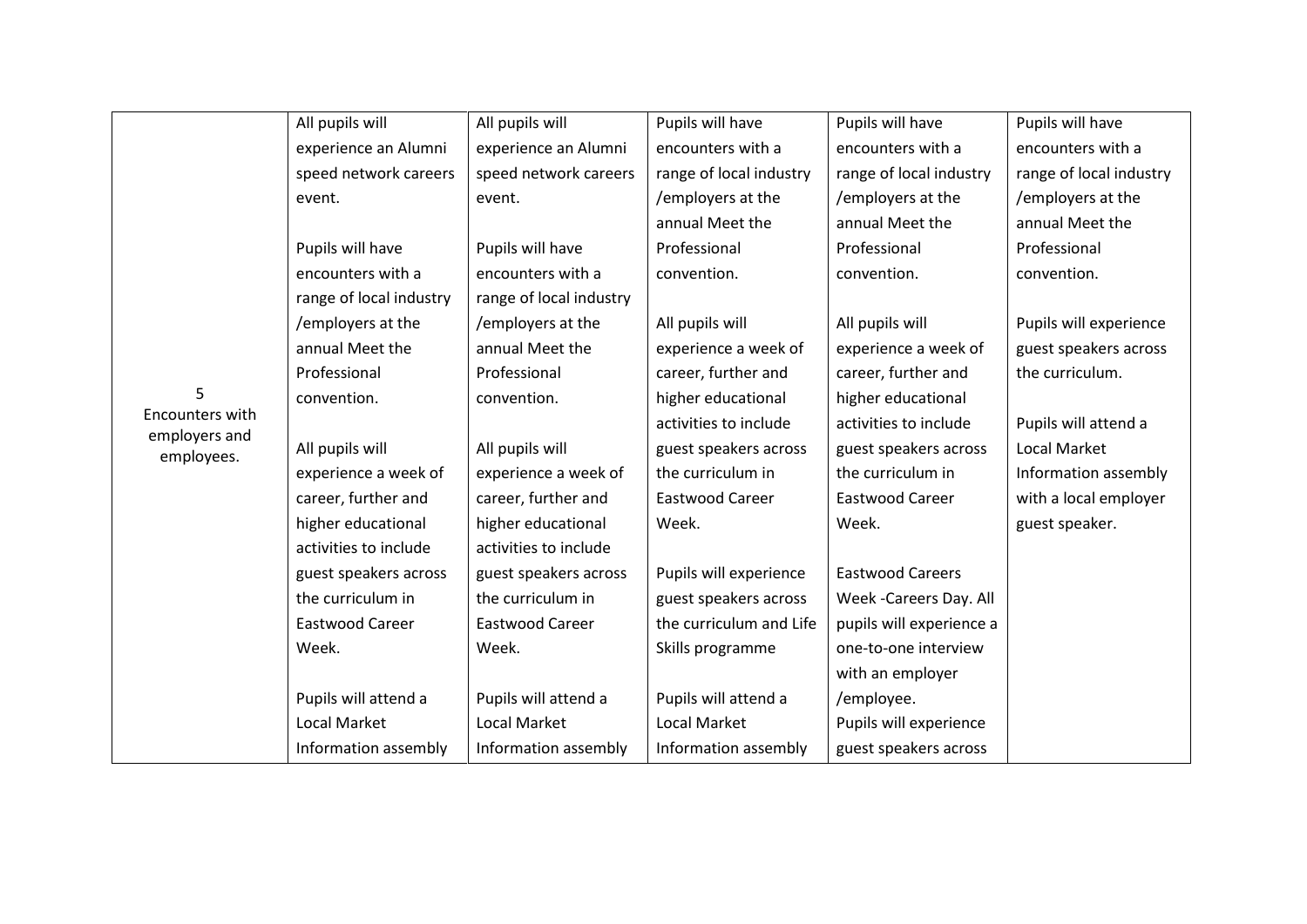|                                  | with a local employer                      | with a local employer                      | with a local employer                       | the curriculum and Life                     |                                             |
|----------------------------------|--------------------------------------------|--------------------------------------------|---------------------------------------------|---------------------------------------------|---------------------------------------------|
|                                  | guest speaker.                             | guest speaker.                             | guest speaker.                              | Skills programme                            |                                             |
|                                  |                                            |                                            |                                             | Pupils will attend a                        |                                             |
|                                  |                                            |                                            |                                             | <b>Local Market</b>                         |                                             |
|                                  |                                            |                                            |                                             | Information assembly                        |                                             |
|                                  |                                            |                                            |                                             | with a local employer                       |                                             |
|                                  |                                            |                                            |                                             | guest speaker.                              |                                             |
|                                  |                                            |                                            |                                             |                                             |                                             |
|                                  | All pupils will have the                   | All pupils will have the                   | Pupils will be                              | Pupils will be                              | Pupils will be                              |
|                                  | opportunity to                             | opportunity to                             | encouraged to seek<br>individual workplace  | encouraged to seek<br>individual workplace  | encouraged to seek<br>individual workplace  |
|                                  | exploring careers and                      | exploring careers and                      | visits, volunteering,                       | visits, volunteering,                       | visits, volunteering,                       |
|                                  | Investigate work and                       | Investigate work and                       | work shadowing and                          | work shadowing and                          | work shadowing and                          |
|                                  | working life with a<br>"take your child to | working life with a<br>"take your child to | work experience.                            | work experience.                            | work experience.                            |
|                                  | work day".                                 | work day".                                 |                                             |                                             |                                             |
|                                  |                                            |                                            | Curriculum projects<br>with a real business | Curriculum projects<br>with a real business | Curriculum projects<br>with a real business |
|                                  | Every school trip will                     | Every school trip will                     | brief competition,                          | brief competition,                          | brief competition,                          |
| 6                                | have a workplace                           | have a workplace                           | including a visit to                        | including a visit to                        | including a visit to                        |
| Experiences of the<br>workplace. | experience.                                | experience.                                | workplace.                                  | workplace.                                  | workplace.                                  |
|                                  | Experiences of the                         | Experiences of the                         |                                             |                                             |                                             |
|                                  | workplace throughout                       | workplace throughout                       | Every school trip will                      | Every school trip will                      | Every school trip will                      |
|                                  | the curriculum with                        | the curriculum with                        | have a workplace<br>experience.             | have a workplace<br>experience.             | have a workplace<br>experience.             |
|                                  | educational visits.                        | educational visits.                        |                                             |                                             |                                             |
|                                  |                                            |                                            | Experiences of the                          | Experiences of the                          | Experiences of the                          |
|                                  |                                            |                                            | workplace throughout                        | workplace throughout                        | workplace throughout                        |
|                                  |                                            |                                            | the curriculum with                         | the curriculum with                         | the curriculum with                         |
|                                  |                                            |                                            | educational visits.                         | educational visits.                         | educational visits.                         |
|                                  |                                            |                                            |                                             |                                             |                                             |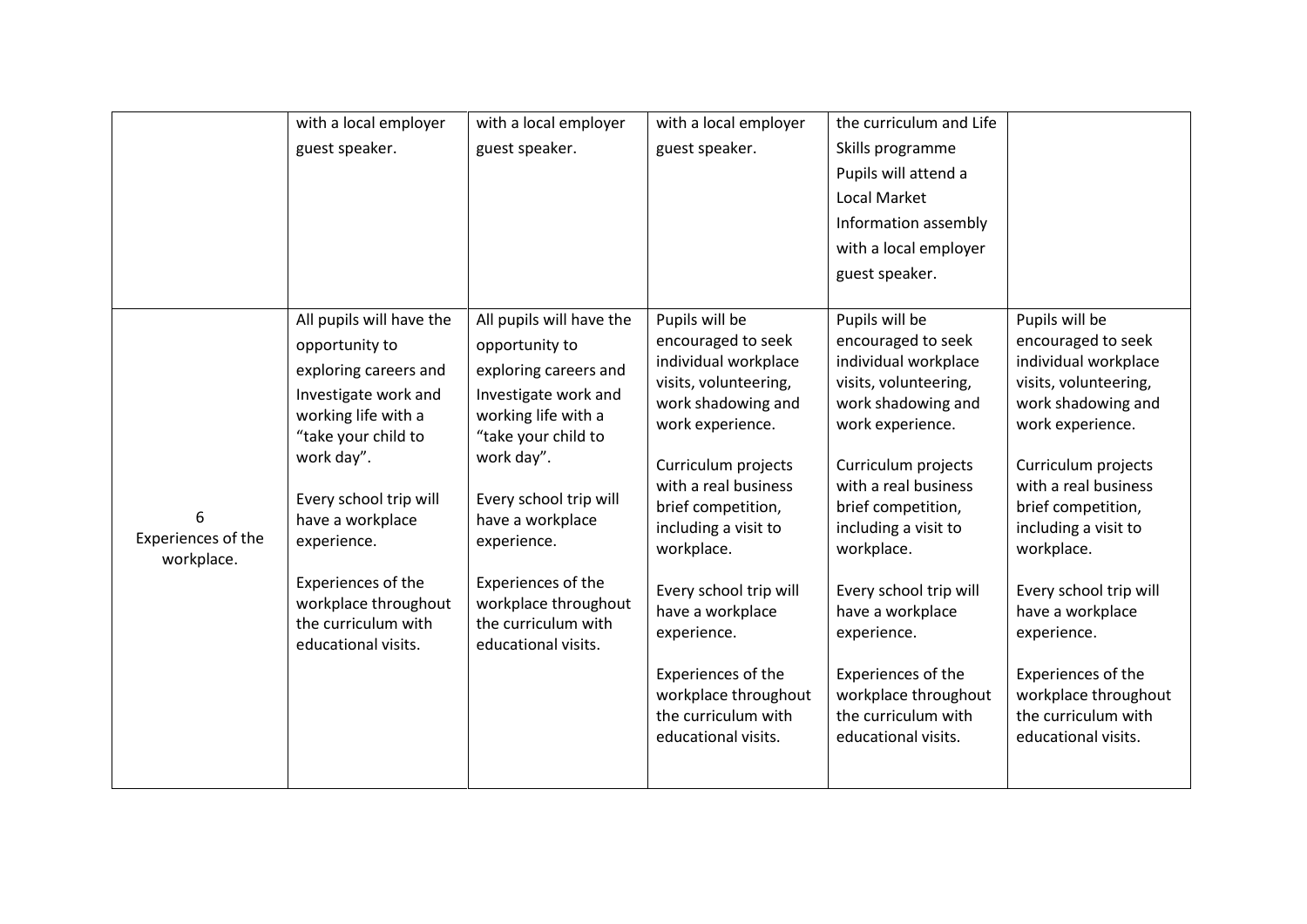|                                   | All pupils will              | All pupils will              | All pupils will have the     | All pupils will have the     | All pupils will have the     |
|-----------------------------------|------------------------------|------------------------------|------------------------------|------------------------------|------------------------------|
|                                   | experience an Alumni         | experience an Alumni         | opportunity to identify      | opportunity to identify      | opportunity to identify      |
|                                   | speed network careers        | speed network careers        | choices and                  | choices and                  | choices and                  |
|                                   | event and discuss            | event and discuss            | opportunities and plan       | opportunities and plan       | opportunities and plan       |
|                                   | educational                  | educational                  | and decide Post 16           | and decide Post 16           | and decide Post 16           |
|                                   | qualifications.              | qualifications.              | options at annual Post       | options at annual Post       | options at annual Post       |
|                                   |                              |                              | 16 convention.               | 16 convention.               | 16 convention.               |
|                                   | Access online career         | Access online career         |                              |                              |                              |
|                                   | mapping software to          | mapping software to          | Access online career         | Access online career         | Access online career         |
|                                   | identify choices,            | identify choices,            | mapping software to          | mapping software to          | mapping software to          |
|                                   | opportunities, plan and      | opportunities, plan and      | identify choices,            | identify choices,            | identify choices,            |
|                                   | decided.                     | decided.                     | opportunities, plan and      | opportunities, plan and      | opportunities, plan and      |
| $\overline{7}$<br>Encounters with |                              |                              | decided.                     | decided.                     | decided.                     |
| further and higher                | <b>National Careers Week</b> | <b>National Careers Week</b> |                              |                              |                              |
| education                         | and National                 | and National                 | <b>National Careers Week</b> | <b>National Careers Week</b> | <b>National Careers Week</b> |
|                                   | Apprenticeship Week          | Apprenticeship Week          | and National                 | and National                 | and National                 |
|                                   | activities and learning.     | activities and learning.     | Apprenticeship Week          | Apprenticeship Week          | Apprenticeship Week          |
|                                   | <b>Amazing</b>               | <b>Amazing</b>               | activities and learning      | activities and learning      | activities and learning      |
|                                   | <b>Apprenticeships</b>       | <b>Apprenticeships</b>       | <b>Amazing</b>               | <b>Amazing</b>               | <b>Amazing</b>               |
|                                   |                              |                              | <b>Apprenticeships</b>       | <b>Apprenticeships</b>       | <b>Apprenticeships</b>       |
|                                   |                              |                              |                              |                              |                              |
|                                   |                              |                              | Make Happen - Focus          | Make Happen - Focus          | Make Happen - Focus          |
|                                   |                              |                              | on targeted pupils           | on targeted pupils           | on targeted pupils           |
|                                   |                              |                              | /whole year groups.          | /whole year groups.          | /whole year groups.          |
|                                   |                              |                              | Events and activities to     | Events and activities to     | Events and activities to     |
|                                   |                              |                              | engage with higher           | engage with higher           | engage with higher           |
|                                   |                              |                              | education.                   | education.                   | education.                   |
|                                   |                              |                              |                              |                              |                              |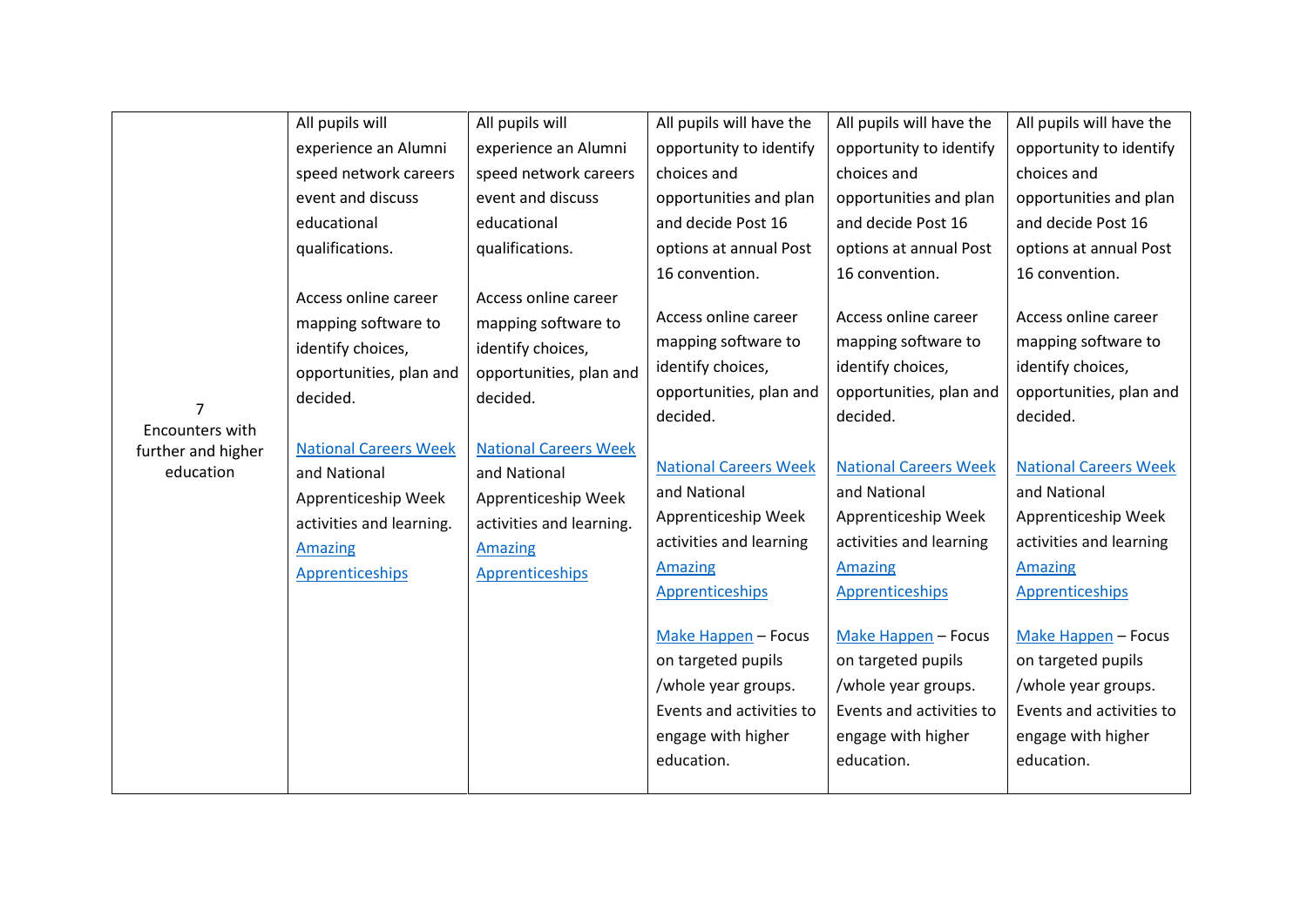|                    |  |                                                                                                                                 | All pupils will attend a | All pupils will attend a |
|--------------------|--|---------------------------------------------------------------------------------------------------------------------------------|--------------------------|--------------------------|
|                    |  |                                                                                                                                 | FE College visit - USP   | range of FE provider     |
|                    |  |                                                                                                                                 | College. Pupils spend    | assemblies.              |
|                    |  |                                                                                                                                 | half day experiencing    |                          |
|                    |  |                                                                                                                                 | curriculum pathway       |                          |
|                    |  |                                                                                                                                 | sessions.                |                          |
|                    |  |                                                                                                                                 |                          |                          |
|                    |  |                                                                                                                                 | <b>Eastwood Careers</b>  |                          |
|                    |  |                                                                                                                                 | Week. Careers Day -      |                          |
|                    |  |                                                                                                                                 | workshops with FE        |                          |
|                    |  |                                                                                                                                 | colleges, HE             |                          |
|                    |  |                                                                                                                                 | Universities and         |                          |
|                    |  |                                                                                                                                 | Apprenticeship           |                          |
|                    |  |                                                                                                                                 | providers.               |                          |
|                    |  |                                                                                                                                 |                          |                          |
|                    |  | The Academy commissions Connexions to provide high quality, impartial careers advice to pupils in Years 10-11. By the age of    |                          |                          |
|                    |  | 16, every pupil will have had have had at least one interview. Particular focus groups e.g. SEND and Pupil Premium will be      |                          |                          |
| 8                  |  | provided with the opportunity to have more than one interview. Pupils in Years 7-9 will also have the opportunity to talk to    |                          |                          |
| Personal guidance. |  | their form tutor, head of house and or their SLT link about future to identifying choices, opportunities and plan and decide on |                          |                          |
|                    |  | future steps. The Academy is also part of the - National Collaborative Outreach Programme - a programme which aims to           |                          |                          |
|                    |  | increase the number of young people from disadvantaged backgrounds in Higher Education.                                         |                          |                          |

Please speak to **Mr. N. Dunn, Head of Careers** to identify the most suitable opportunity for you.

The Academy's [Safeguarding Policy](http://eastwoodacademy.co.uk/docs/EPAT%20Safeguarding%20Policy%2018.pdf) sets out our approach to allowing providers into school as visitors to talk to our pupils.